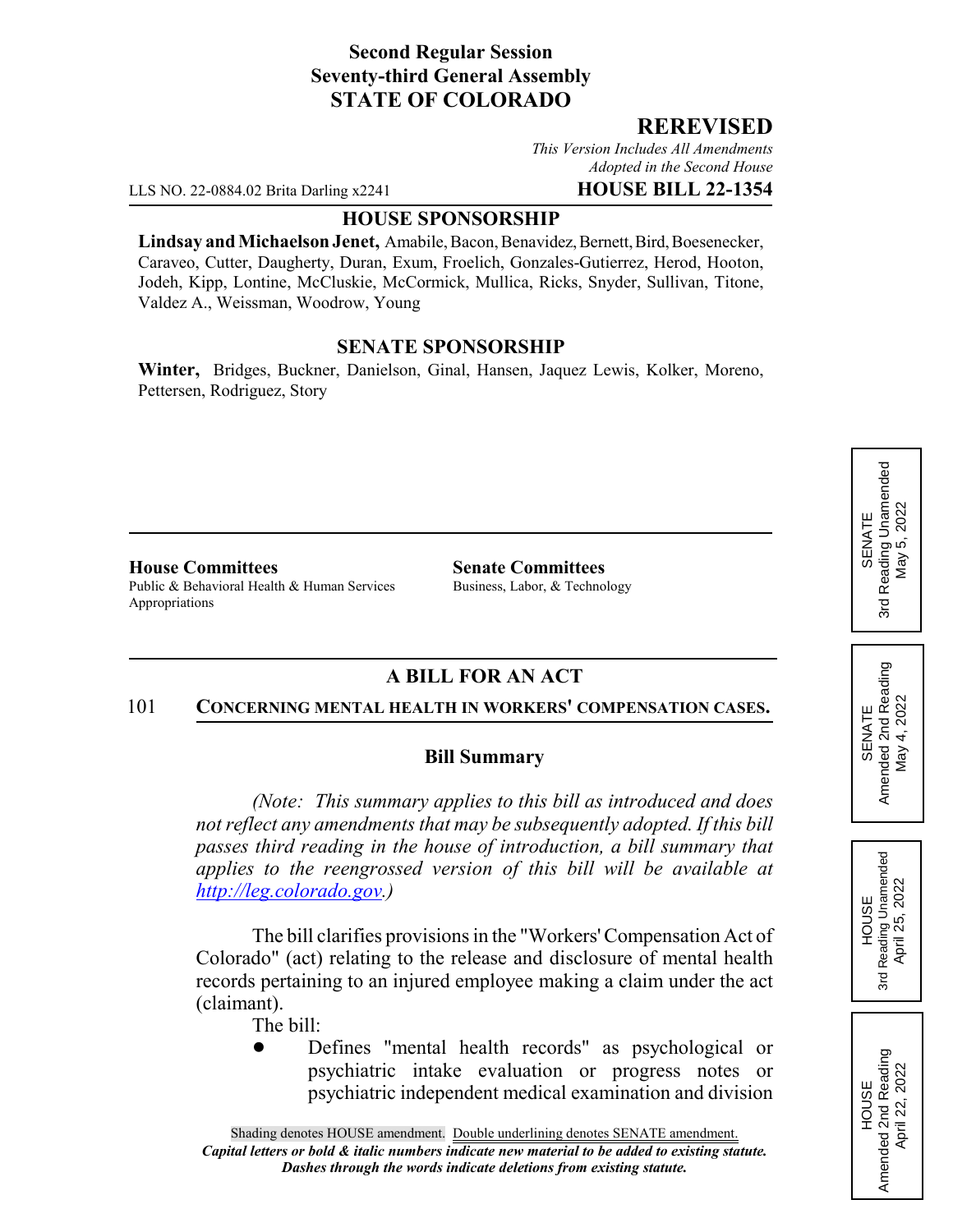independent medical examination records pertaining to a claimant;

- Requires a mental health provider to provide an insurer with mental health records, as necessary for payment, adjustment, and adjudication of claims involving psychiatric issues;
- Prohibits the disclosure of mental health records to any person who is not directly involved in adjusting or adjudicating claims involving psychiatric issues without the consent of the mental health provider or claimant;
- Prohibits an insurer from releasing a claimant's mental health records to the claimant's employer;
- ! Limits an insurer's disclosure of a claimant's mental health records to an employer, supervisor, or manager to only information from the mental health records pertaining to work restrictions placed on the claimant; and
- For a self-insured employer:
	- Requires the employer to keep a claimant's mental health records separate from personnel files;
	- Limits disclosure of the claimant's mental health records to a supervisor or manager to only information from the mental health records pertaining to work restrictions placed on the claimant; and
	- ! Prohibits disclosure of the claimant's mental health records to any third party and redisclosure by the third party to any person who is not directly involved in adjusting or adjudicating claims involving psychiatric issues without the consent of the treating mental health provider or claimant.

The bill requires the director of the division of workers' compensation in the department of labor and employment (division) to:

- Institute a training program relating to mental health records for division employees responsible for medical policy and claims management and processing; and
- ! Promulgate rules necessary for the implementation of the bill.

The bill requires a person providing mental health services under the act to be a licensed mental health provider in the state.

1 *Be it enacted by the General Assembly of the State of Colorado:*

2 **SECTION 1.** In Colorado Revised Statutes, **add** 8-47-203.2 as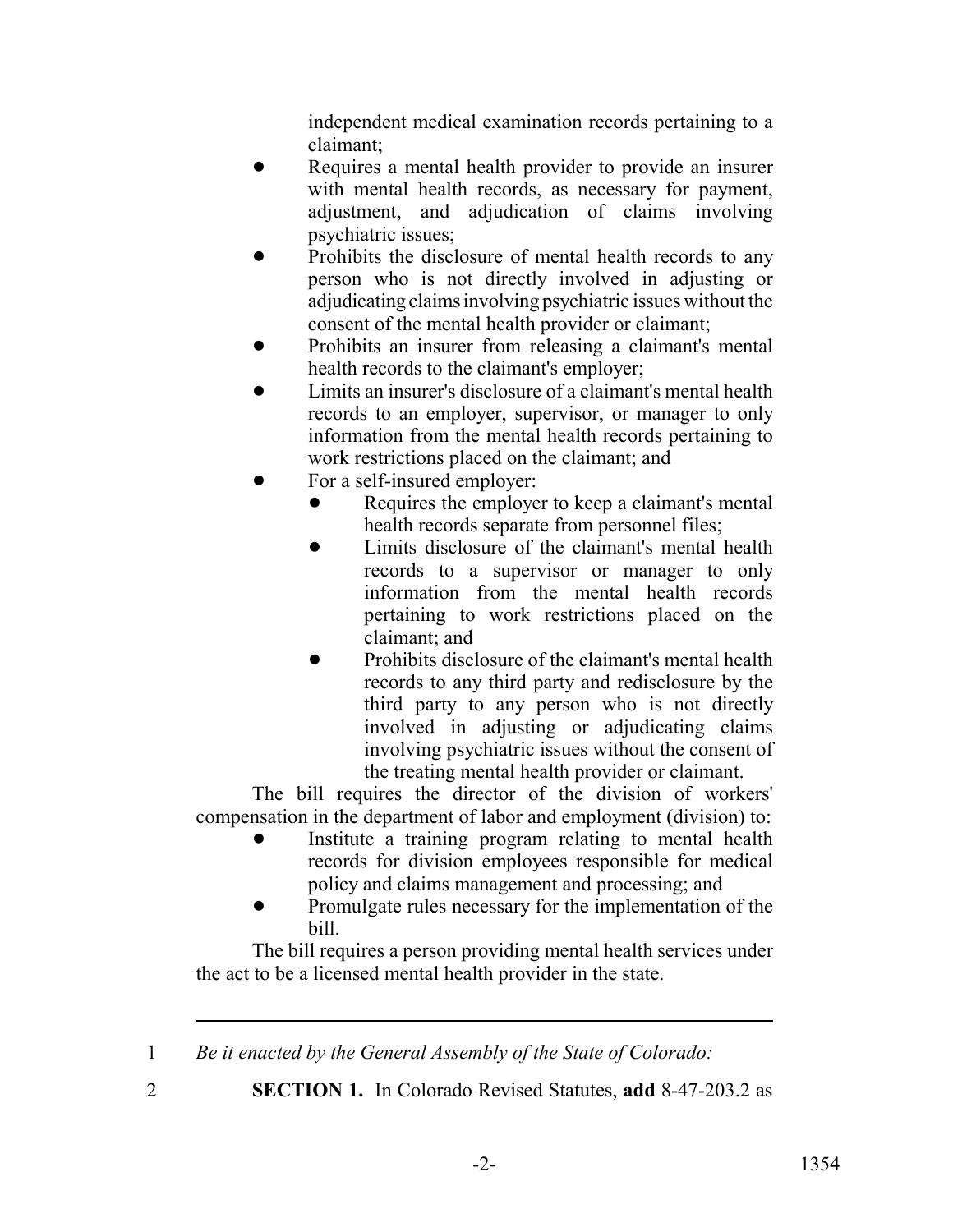follows:

 **8-47-203.2. Mental health records - disclosure - rules - definition.** (1) AS USED IN THIS SECTION, UNLESS THE CONTEXT 4 OTHERWISE REQUIRES, "MENTAL HEALTH RECORD" MEANS THE FOLLOWING RECORDS PERTAINING TO THE CLAIMANT: (a) PSYCHOLOGICAL OR PSYCHIATRIC TESTS, INCLUDING NEUROPSYCHOLOGICAL TESTING; (b) OTHER RECORDS PREPARED BY OR FOR A MENTAL HEALTH PROVIDER; (c) INDEPENDENT MEDICAL EXAMINATION RECORDS, AUDIO RECORDINGS, AND REPORTS THAT ADDRESS PSYCHOLOGICAL OR PSYCHIATRIC ISSUES; (d) DIVISION INDEPENDENT MEDICAL EVALUATION RECORDS AND REPORTS THAT ADDRESS PSYCHOLOGICAL OR PSYCHIATRIC ISSUES; AND (e) RECORDS RELATING TO THE EVALUATION, DIAGNOSIS, OR TREATMENT OF A SUBSTANCE USE OR ABUSE DISORDER. (2) A MENTAL HEALTH PROVIDER SHALL PROVIDE MENTAL HEALTH RECORDS TO: (a) THE INSURER, OR IF SELF-INSURED, THE EMPLOYER, AS NECESSARY FOR PAYMENT OF SERVICES AND ADJUSTMENT AND 21 ADJUDICATION OF CLAIMS INVOLVING PSYCHOLOGICAL OR PSYCHIATRIC 22 ISSUES; \_\_ 23 (b) THE EMPLOYER, AS NECESSARY FOR THE EMPLOYER TO COMPLY 24 WITH APPLICABLE STATE OR FEDERAL LAWS, RULES, AND REGULATIONS; AND (c) THE REFERRING PHYSICIAN AND ANY OTHER RELEVANT TREATING OR EVALUATING PROVIDERS, AS NECESSARY.

-3- 1354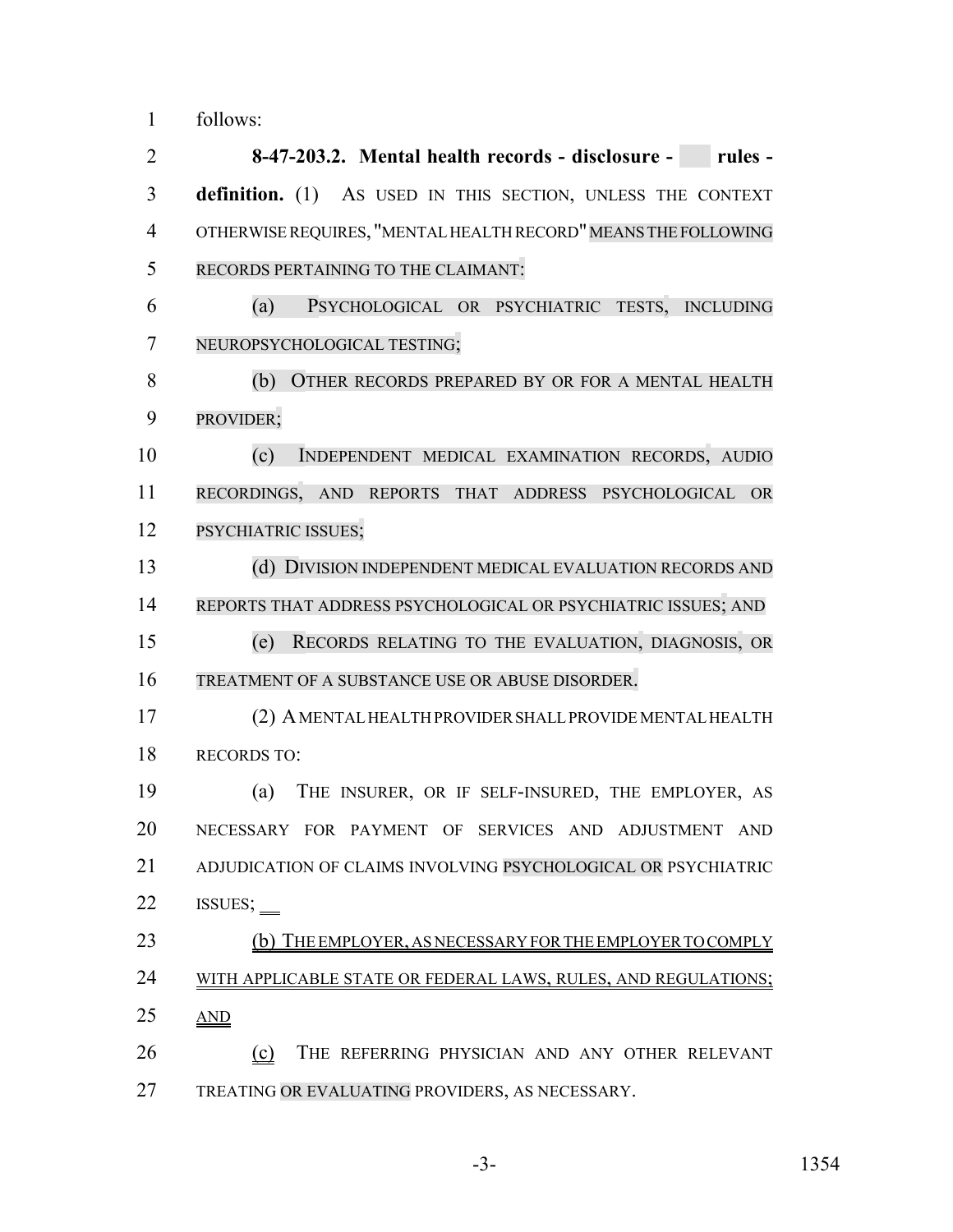(3) (a) MENTAL HEALTH RECORDS PROVIDED PURSUANT TO SUBSECTION (2) OF THIS SECTION SHALL NOT BE DISCLOSED TO ANY PERSON WHO IS NOT REASONABLY NECESSARY FOR THE MEDICAL EVALUATION, ADJUSTMENT, OR ADJUDICATION OF CLAIMS INVOLVING PSYCHOLOGICAL OR PSYCHIATRIC ISSUES UNLESS DISCLOSURE IS OTHERWISE DIRECTED BY ORDER OF THE DIRECTOR OR AN ADMINISTRATIVE LAW JUDGE.

 (b) (I) AN INSURER MAY RELEASE INFORMATION FROM A CLAIMANT'S MENTAL HEALTH RECORDS CONCERNING ANY WORK RESTRICTIONS PLACED ON THE CLAIMANT TO THE CLAIMANT'S EMPLOYER, SUPERVISOR, OR MANAGER, AND INFORMATION AS NECESSARY FOR THE ADJUSTMENT AND ADJUDICATION OF A CLAIM, BUT SHALL NOT DISCLOSE THECLAIMANT'S ACTUALMENTALHEALTH RECORDS TO ANY THIRD PARTY WHO IS NOT DIRECTLY INVOLVED IN MEDICALLY EVALUATING, ADJUSTING, OR ADJUDICATING CLAIMS INVOLVING PSYCHOLOGICAL OR PSYCHIATRIC ISSUES WITHOUT THE CONSENT OF THE CLAIMANT UNLESS DISCLOSURE IS OTHERWISE ORDERED BY THE DIRECTOR OR AN ADMINISTRATIVE LAW JUDGE.

 (II) NOTWITHSTANDING SUBSECTION (3)(b)(I) OF THIS SECTION,IF THE CLAIMANT'S MENTAL HEALTH PROVIDER OR PHYSICIAN OBJECTS TO THE RELEASE OF MENTAL HEALTH RECORDS, THE INSURER SHALL NOT DISCLOSE THE MENTAL HEALTH RECORDS TO A THIRD PARTY UNLESS 23 OTHERWISE ORDERED BY THE DIRECTOR OR AN ADMINISTRATIVE LAW JUDGE.

 (c) IF AN EMPLOYER IS SELF-INSURED, UPON RECEIPT OF MENTAL HEALTH RECORDS, THE EMPLOYER:

(I) SHALL MAINTAIN MENTAL HEALTH RECORDS UNDER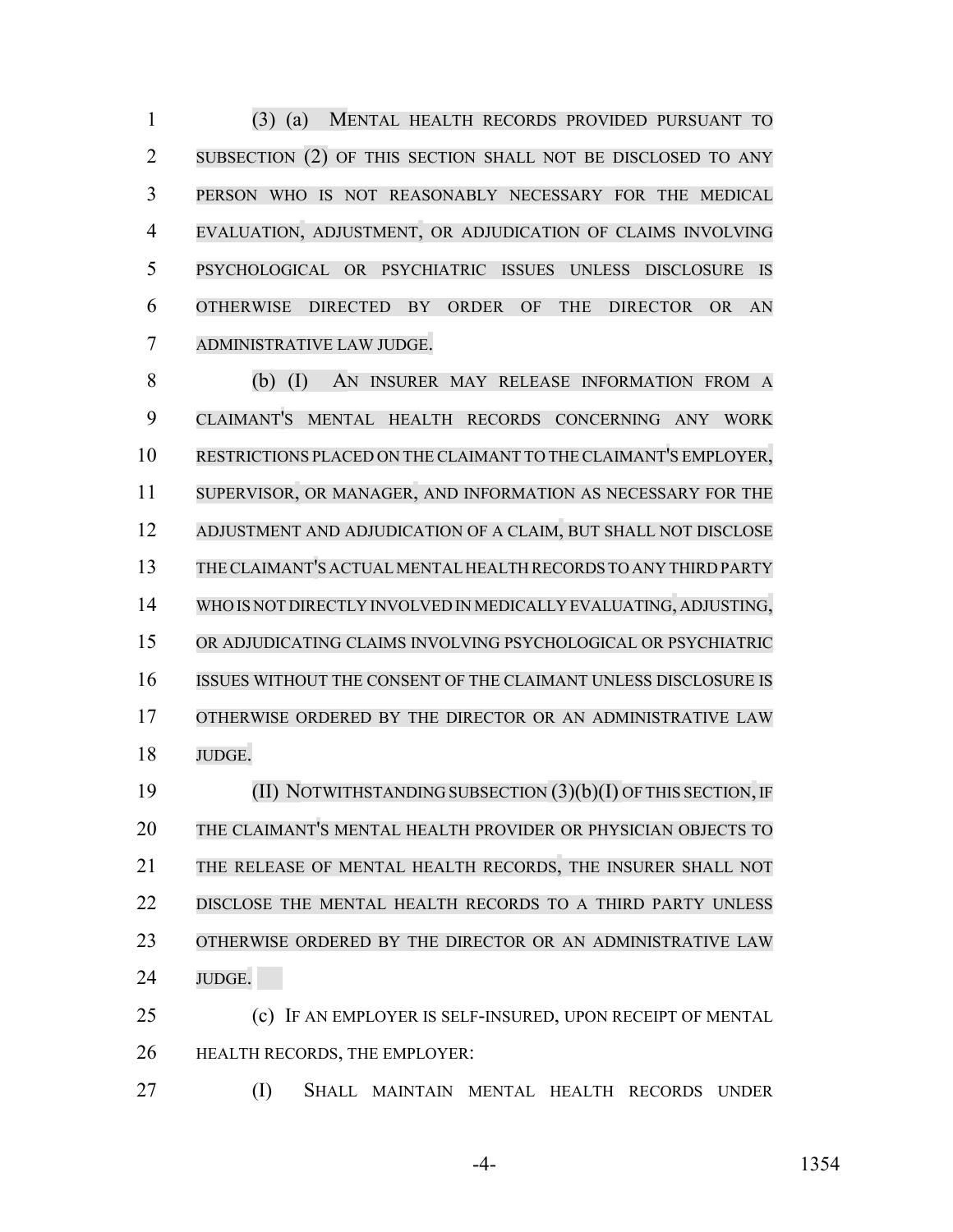RESTRICTED ACCESS, SEPARATE FROM PERSONNEL FILES, AND WITH CLEAR POLICIES AND TRAINING TO ENSURE THE CLAIMANT'S PRIVACY IS PROTECTED; AND

 (II) (A) MAY DISCLOSE INFORMATION FROM THE CLAIMANT'S MENTAL HEALTH RECORDS CONCERNING ANY WORK RESTRICTIONS PLACED ON THE CLAIMANT TO THE CLAIMANT'S SUPERVISOR OR MANAGER AND INFORMATION AS NECESSARY FOR THE ADJUSTMENT OR ADJUDICATION OF A CLAIM, BUT SHALL NOT DISCLOSE THE CLAIMANT'S ACTUAL MENTAL HEALTH RECORDS TO ANY THIRD PARTY WHO IS NOT DIRECTLY INVOLVED IN MEDICALLY EVALUATING, ADJUSTING, OR ADJUDICATING CLAIMS INVOLVING PSYCHOLOGICAL OR PSYCHIATRIC ISSUES WITHOUT THE CONSENT OF THE CLAIMANT, UNLESS DISCLOSURE IS OTHERWISE ORDERED 13 BY THE DIRECTOR OR AN ADMINISTRATIVE LAW JUDGE.

 (B) NOTWITHSTANDING SUBSECTION (3)(c)(II)(A) OF THIS SECTION, IF THE CLAIMANT'S MENTAL HEALTH PROVIDER OR PHYSICIAN OBJECTS TO THE RELEASE OF MENTAL HEALTH RECORDS, THE SELF-INSURED EMPLOYER SHALL NOT DISCLOSE THE MENTAL HEALTH RECORDS TO ANY THIRD PARTY UNLESS OTHERWISE ORDERED BY THE DIRECTOR OR AN ADMINISTRATIVE LAW JUDGE.

20 (d) (I) A THIRD PARTY RECEIVING MENTAL HEALTH RECORDS PURSUANT TO THIS SUBSECTION (3) SHALL NOT DISCLOSE THE CLAIMANT'S 22 ACTUAL MENTAL HEALTH RECORDS TO ANY PERSON WHO IS NOT DIRECTLY INVOLVED IN MEDICALLY EVALUATING, ADJUSTING, OR ADJUDICATING CLAIMS INVOLVING PSYCHOLOGICAL OR PSYCHIATRIC ISSUES WITHOUT THE CONSENT OF THE CLAIMANT, UNLESS OTHERWISE ORDERED BY THE DIRECTOR OR AN ADMINISTRATIVE LAW JUDGE.

**(II) NOTWITHSTANDING SUBSECTION (3)(d)(I) OF THIS SECTION, IF**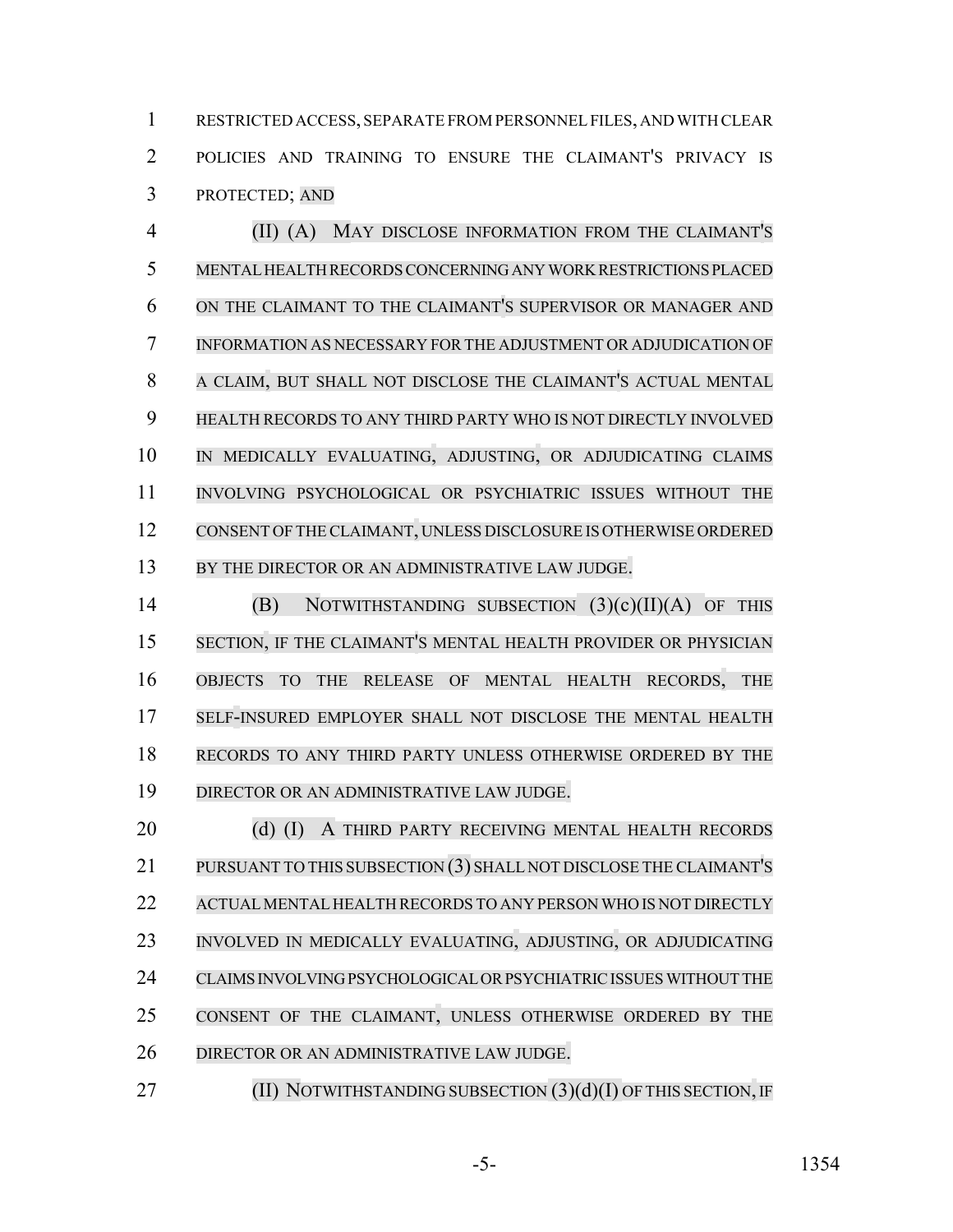THE CLAIMANT'S MENTAL HEALTH PROVIDER OR PHYSICIAN OBJECTS TO THE RELEASE OF MENTAL HEALTH RECORDS, THE THIRD PARTY SHALL NOT DISCLOSE THE MENTAL HEALTH RECORDS TO ANY OTHER THIRD PARTY UNLESS OTHERWISE ORDERED BY THE DIRECTOR OR AN ADMINISTRATIVE LAW JUDGE.

 (4) THE DIRECTOR MAY PROMULGATE RULES NECESSARY FOR THE IMPLEMENTATION OF THIS SECTION.

 **SECTION 2.** In Colorado Revised Statutes, 8-47-203, **amend** (1) 10 introductory portion and  $(1)(b)$  as follows:

 **8-47-203. Access to files, records, and orders.** (1) Notwithstanding the provisions of section 8-47-202, the filing of a claim for compensation is deemed to be a limited waiver of the doctor-patient privilege to persons who are necessary to resolve the claim. THE RELEASE OF MENTAL HEALTH RECORDS PURSUANT TO THIS SECTION MUST COMPLY WITH SECTION 8-47-203.2. Access to claim files maintained by the division will be permitted only as follows:

 (b) Persons who are not parties to a claim, or their attorneys or designated representatives, and who wish to inspect or obtain information from claim files may submit a request to inspect a particular file, stating 21 the purpose for such inspection. The director may disallow such requests 22 if the purpose of the inspection is to further commercial interests,  $\sigma$ r to disseminate information to nonparties, OR IF THE INSPECTION DOES NOT COMPLY WITH SECTION 8-47-203.2. Any such request shall be considered and determined by the division within seventy-two hours.

 **SECTION 3.** In Colorado Revised Statutes, 8-42-101, **add** (3.9) as follows: